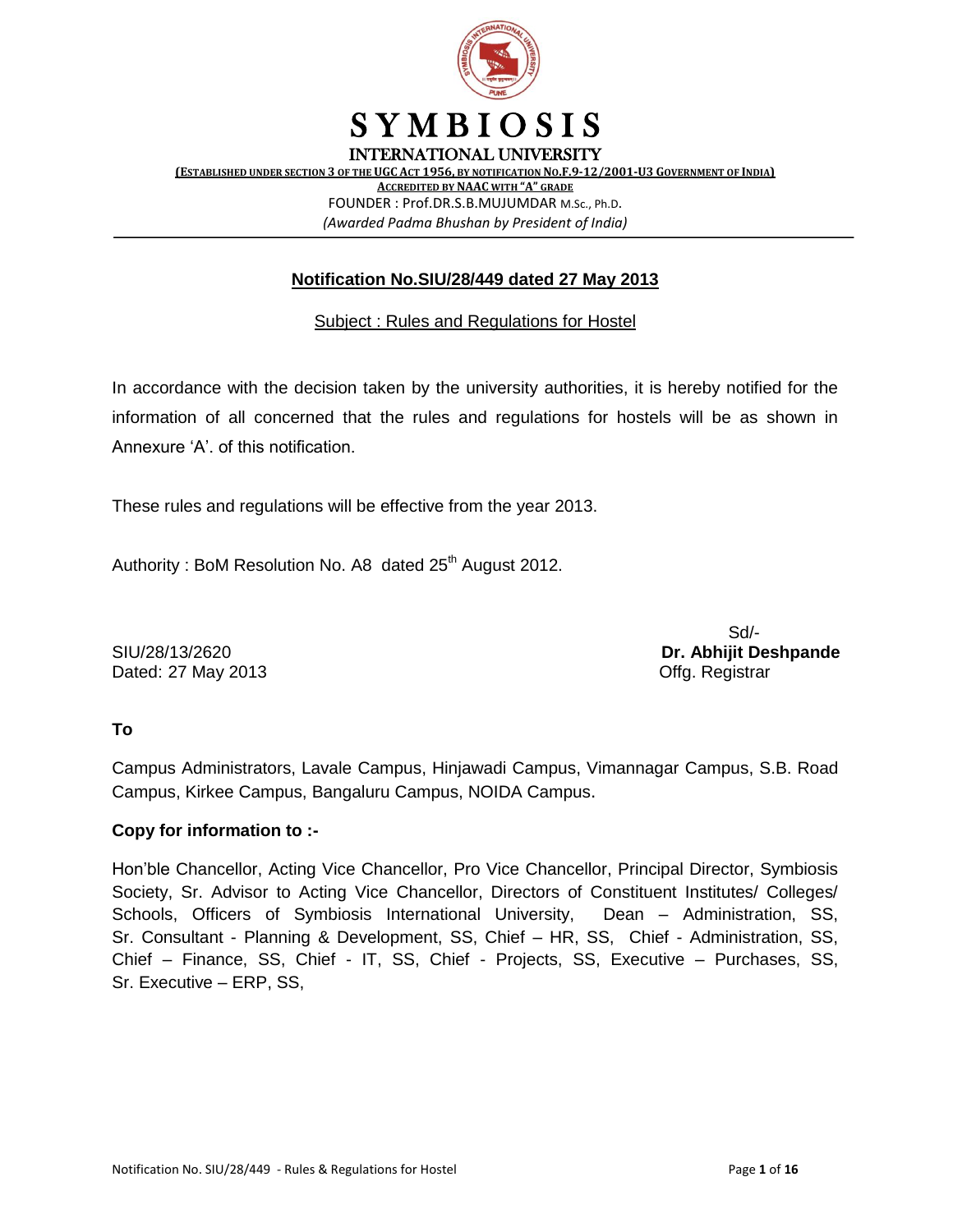**Annexure 'A'**



# **HOSTEL RULES AND REGULATIONS FOR THE STUDENTS**

A Student pursuing his / her studies at Symbiosis International University, may reside in Hostel, owned and maintained by University during the studentship of the academic programme. The University may provide hostel at its campuses. The information regarding hostels is being provided on the University website as well as in the prospectus. The rules and regulations are framed to ensure that the hostel property is protected; student staying in the hostel is comfortable in a conducive environment for healthy living and discipline is maintained amongst the inmates. As per University's notification no. SIU/28/293 dated 19/5/2010, clause DMC 20, the students are required to abide by these Rules and Regulations.

## **1. Admission and Termination**

## **1.1 Admission**

Admission to a Hostel is provisional and will be confirmed only after approval from the Campus Administrator and is also subject to satisfactory medical examination and payment of fee as given below:

- a. Medical Examination: The Medical examination is conducted by Symbiosis Centre of Health Care (SCHC). The Student is required to disclose all past medical history. Any nondisclosure of past medical history is at the risk of the student.
- b. Hostel Fee: The student shall pay Hostel fee for one year as onetime payment, along with interest free refundable deposit in advance at the time of admission. The term for the hostel fee is one academic year as per the academic calendar of the respective programme of the concerned institute. The fee shall be paid by Demand Draft /Electronic Transfer.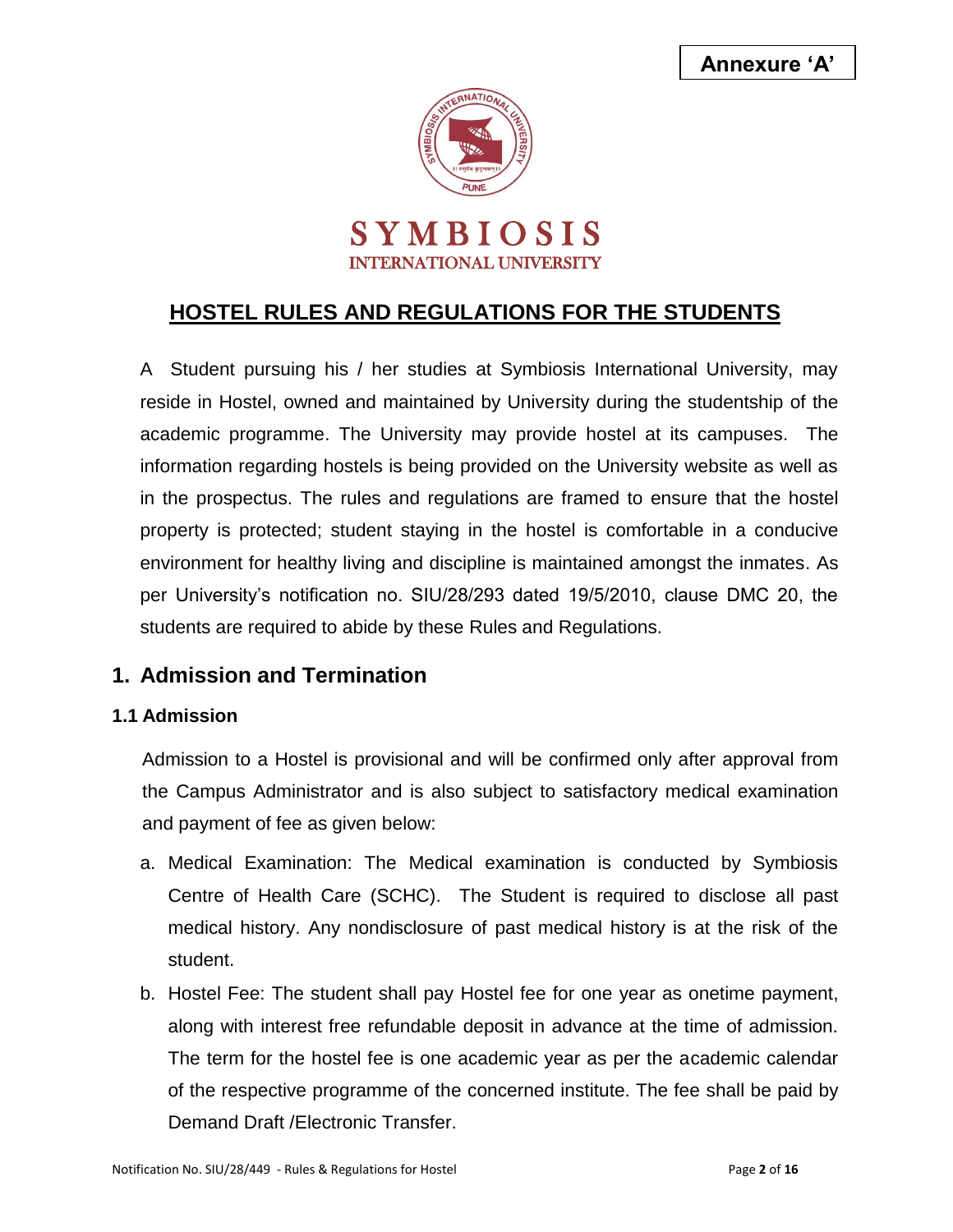#### **1.2 Mandatory Accommodation**

For all residential campuses, hostel accommodation is mandatory. The hostel is treated as an extension of the institute and observance of rules and regulations of the Hostel is compulsory for all the students.

#### **1.3 Room Allotment/Shifting**

Room allotment is done by the Campus Administrator in consultation with the Director of the respective Institute. Each room can accommodate maximum of 4 students. Students shall not interchange their room with another student or shift into vacant room/ bed without prior written permission from the Campus Administrator. The Campus Administrator has the right to shift any student from his/her room to another room in the hostel.

#### **1.4 No Creation of Tenancy**

No right in nature of tenancy or any other like right is created by occupation or use of hostel premises and property. A student is merely permitted to temporarily stay in the hostel, under the rules and regulations framed by the University, from time to time.

#### **1.5 Re-allotment of Hostel Accommodation**

Provision of hostel accommodation at the time of admission, for non-residential academic programmes does not automatically ensure its continuation in the subsequent years. The student has to apply every year for re- allotment in the specified performa. Accommodation to candidates who apply for re- allotment will be provided subject to availability. Re- allotment can be denied to students with TNG, low academic performance and those indulging in acts of indiscipline.

#### **1.6 Local Guardian**

The student will register details of local guardian duly authenticated by parents. A copy of hostel rules will be signed by the local guardian. Student not having local guardian will be required to get a fax/e-mail from guardian / parent for night outs.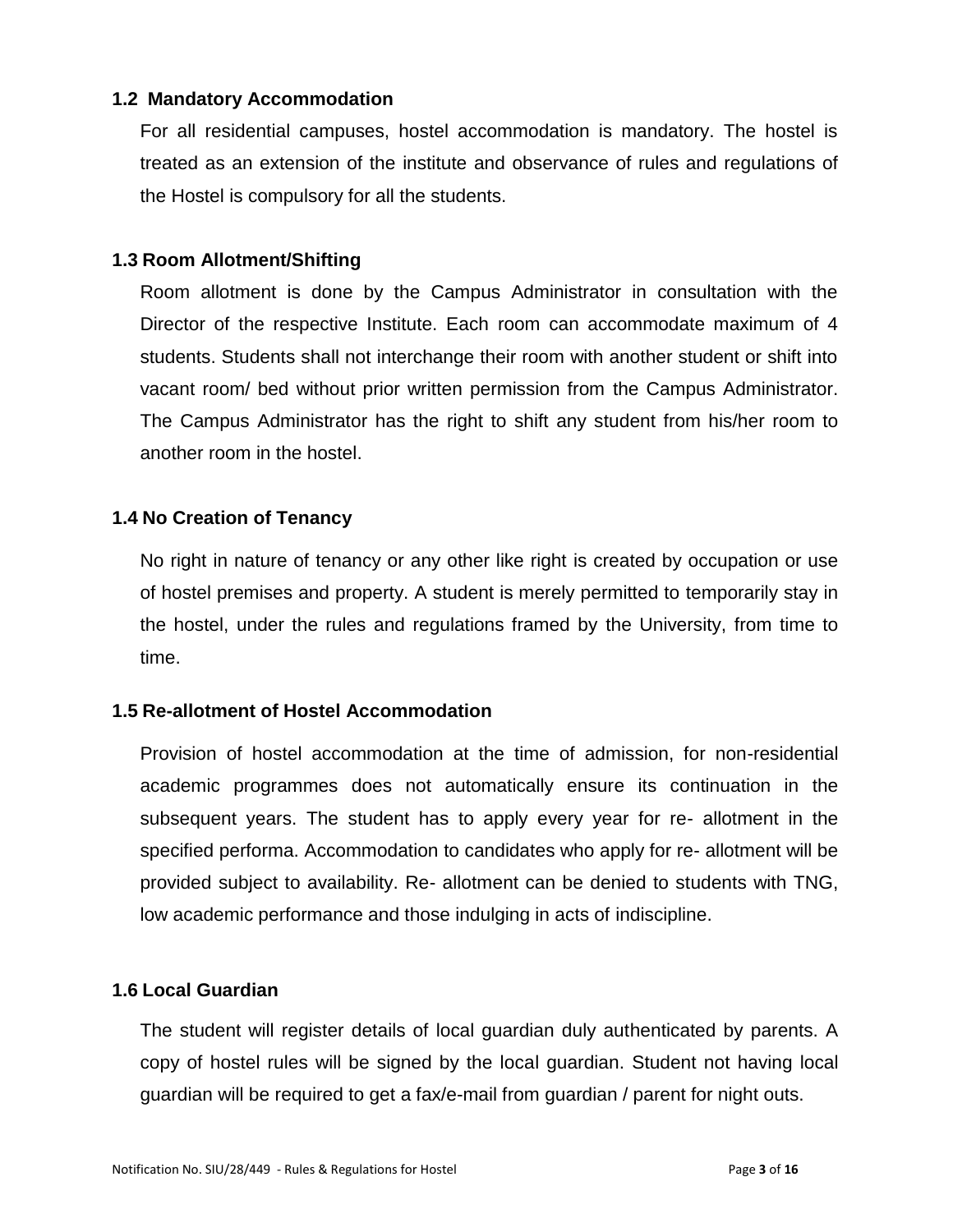#### **1.7 Safety & Personal Belongings**

The hostel warden shall provide keys of the allotted room to the respective student. The Student is personally responsible for safety of their all valuables and these should be kept in the cupboard under lock and key. The Student should not leave mobile, ornaments and other valuables unguarded. Student will not change lock and key without permission of the Campus Administrator and are advised to get duplicate keys made with the permission of Campus Administrator to guard against loss of keys.

#### **1.8 Furniture & Fixture**

The student shall not bring any extra furniture or other fixture in the room. All furniture and fixture in the rooms allotted to the student must be cared for properly. The student will be required to pay double the original cost if any item is found damaged or missing from their room due to careless / negligent handling. The student will also be required to pay twice the charges of the repair of an item that is found to have been willfully damaged or have been damaged on account of misuse or unfair wear and tear.

- a. Interchange of Furniture/Fixture: Student is prohibited from interchanging any furniture/fixture from one point/location in the hostel to another. Besides a penal recovery as imposed by the Campus Administrator, students involved in such activities may be expelled from the hostel.
- b. Assets in Common Areas/Corridors: Theft/damage to hostel assets in common areas/corridors will be recovered from all students of the flank/wing involved. In case of theft/damage to items that pertain to usage by the complete hostel, the recoveries will be made from all the occupants of the hostel.

#### **1.9 Electricity Restrictions**

Electric appliances shall not be permitted in the room, defiance of which shall enable the Rector /Campus Administrator to confiscate the gadget forthwith. The lights in the bathroom should be used only as and when necessary and shall be switched off, when the bathroom is not in use. While leaving the room, students should take care to switch off the lights and fans without fail. In case of default on this account, a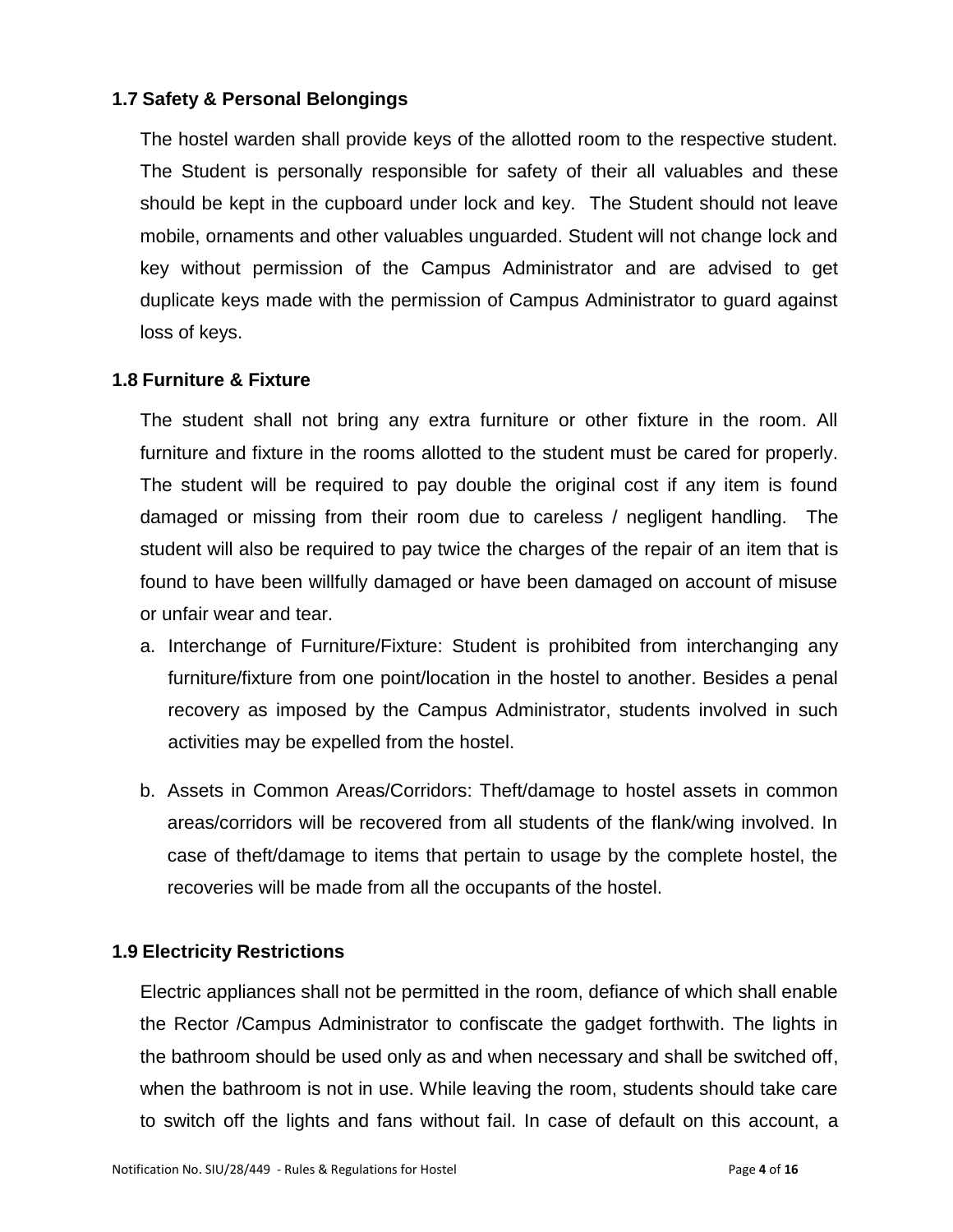reasonable fine per default occasion will be imposed by the Campus Administrator. Table lamps can be used for study purpose after lights out time.

#### **1.10 Water Timings**

Water timings have been laid down and the same are always displayed on hostel notice board. The student should not leave taps open when the taps are dry, as it will result in subsequent loss of water and further aggravate the water problem.

#### **1.11 Room Checking**

The Campus Administrator / Hostel Wardens/ or any other Officials of the University along with Security Guards may at their discretion inspect /check any room or student's belongings in the presence of the students living there in any time of the day or night.

#### **1.12 Vehicles**

The student who have two wheelers shall get due sanction from the Campus Administrator by submitting a copy of registration papers and driving license. Vehicles with Symbiosis sticker only will be permitted inside the campus. Four wheelers of the students are neither allowed inside the Hostel/ Campus nor allowed to be parked outside along the perimeter.

#### **1.13 Notice Period**

A boarder is expected to stay in the hostel till the completion of the academic year. In exceptional circumstances, other than disciplinary cases, one month notice is necessary in case a student desires to vacate the hostel. The balance of hostel fee and mess charges will be refunded after 10 days of vacating the room and on clearance of all dues. A student shall have to vacate the hostel within five days of completion of her/his examination or any such academic requirement, whichever is later. Any extra day will be charged as per norms and for such extra days, prior written permission from the Campus Administrator is required. In case a student does not vacate her/his room, the belongings will be removed from the room and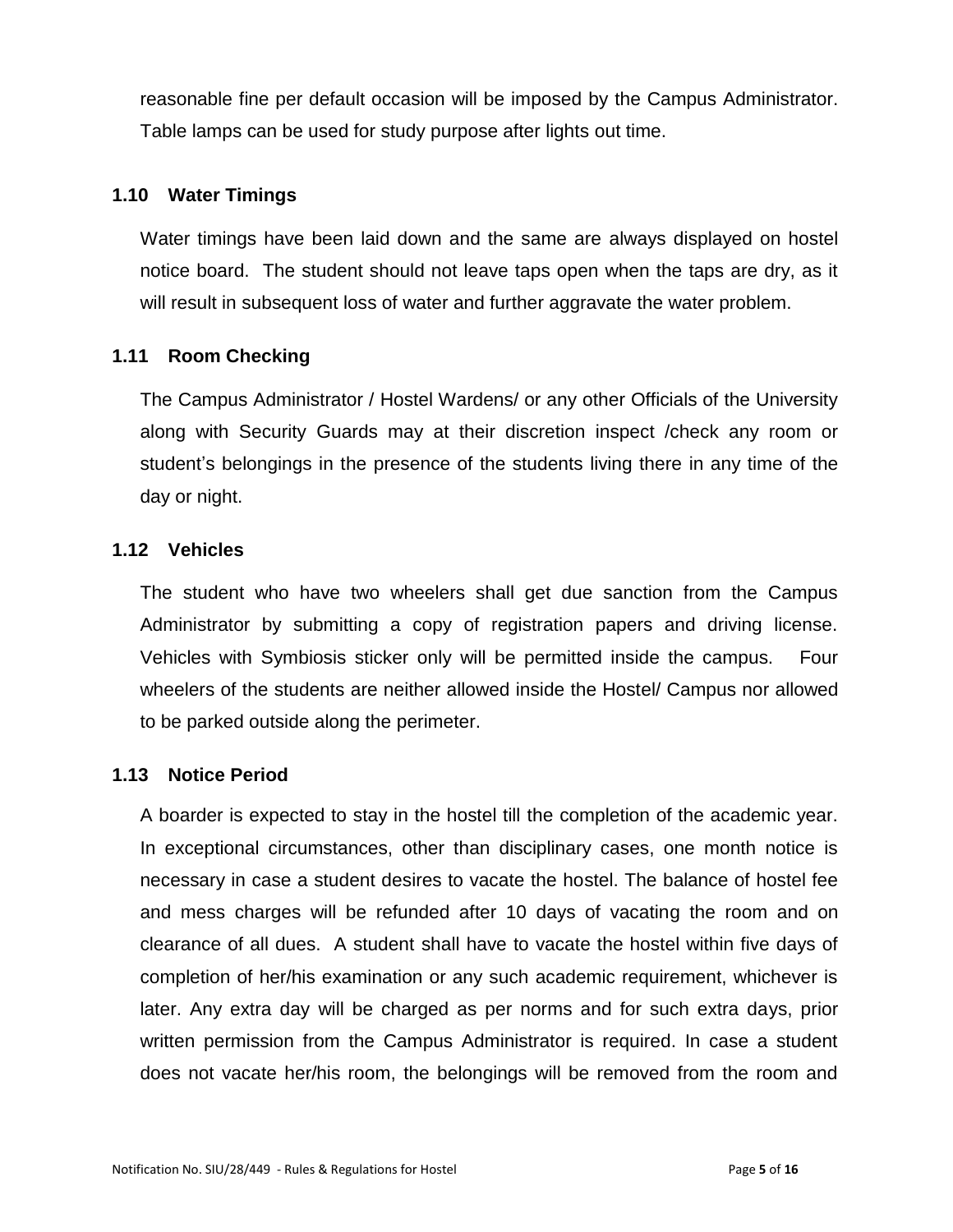room will be locked by the Campus Administrator in the presence of a senior officer with no responsibility of the Management for the loss, if any.

#### **1.14 Expulsion from Hostel**

The University/ Institute/ Campus Administrator reserves the right to terminate the temporary occupancy of the student for any willful disobedience or defiance of authority, non-observance of hostel rules, causing damage to person or property or indulging in anti-social, anti-national or undesirable activities. In such cases the deposit shall be forfeited and hostel fee will NOT be refunded. Students recommended for expulsion from the respective institutes, will also be expelled from the hostel and hostel fee will not be refunded.

### **1.15 Storage of Baggage during Vacation**

During the vacation, belongings should be kept in the cupboard under lock. However, students may avail common storage facility for limited quantity (2 cartons). One month before the vacation period starts, an application endorsed by the Director of the institute to the campus administrator must be submitted informing the warden about the student's official vacation period. On completion of the final year of the programme or when a student desires to vacate hostel accommodation at the end of an academic year, he/she should take all his/her belongings with him/her.

## **2 Attendance, Hostel Timings, Leave and Visitors**

## **2.1 Attendance Register**

Attendance is taken by the warden between 10:00 pm and 10.30 pm every night. Each boarder has to personally sign the attendance register / biometric attendance record every day between 10.00 pm to 10.30 pm (and 11.30 pm on Sundays/Holidays). After such prescribed time, the student is not allowed to go out of the hostel. Going out of the hostel will lead to a disciplinary action.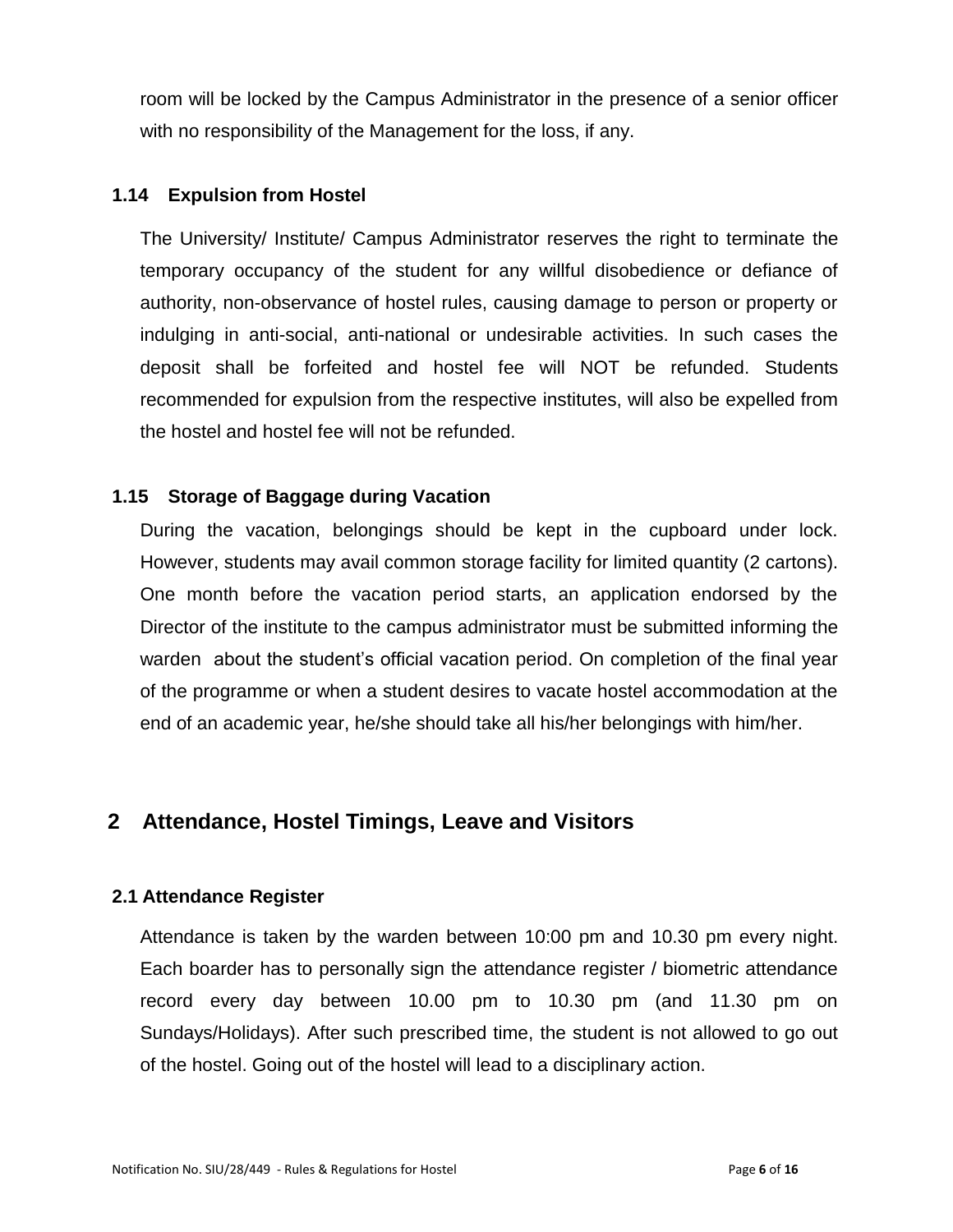#### **2.2 Returning to Hostel**

The student shall return to the hostel before 10:30pm (11:30 pm on Saturday/Sunday/Holidays) after which gates will be closed. The gates will reopen at 6.00 a.m. the next day. Late comers will have to make an entry in the register kept at the gate, which will be informed to his / her Institute, parents and local guardians. Three late coming entries will lead to cancellation of permission to stay in hostel and fee will not be refunded. The same shall be informed to his/her parents, local guardian.

#### **2.3 Outside Competitions**

The student is permitted to go outstation for participating in various competitions only after submitting proof and application along with parent's consent to the Rector and getting permission of the Rector. The student will intimate the Warden and make an entry in the Outstation Register kept with the Warden.

#### **2.4 Celebration of Festivals and Birthdays**

The student shall take prior permission of the warden /Campus Administrator for celebrating any festivals and birthdays. Birthday celebration should be done at a common place for one to two hours preferably between 8.00 pm to 10.00 pm. There should not be any kind of discomfort to other students. No outside guest or interference of any kind will be allowed.

#### **2.5 Medical Emergency**

It is mandatory for all students to take medical insurance and health club membership from SCHC. SCHC provides First Aid to the students. Any student, who is not well, will immediately report to SCHC to avail treatment in nature of FIRST AID given by SCHC. In case of medical emergency, the student will be shifted/referred to the hospital. In case of hospitalization, minimum 24 hours stay in the hospital is essential for claiming reimbursement of expenses from medical insurance agency, provided other conditions and details of Medi-claim policy supplied by SCHC are fulfilled. Emergency Medical Help Line numbers are displayed in all the Hostels / Mess. Please inform the Rector about any previous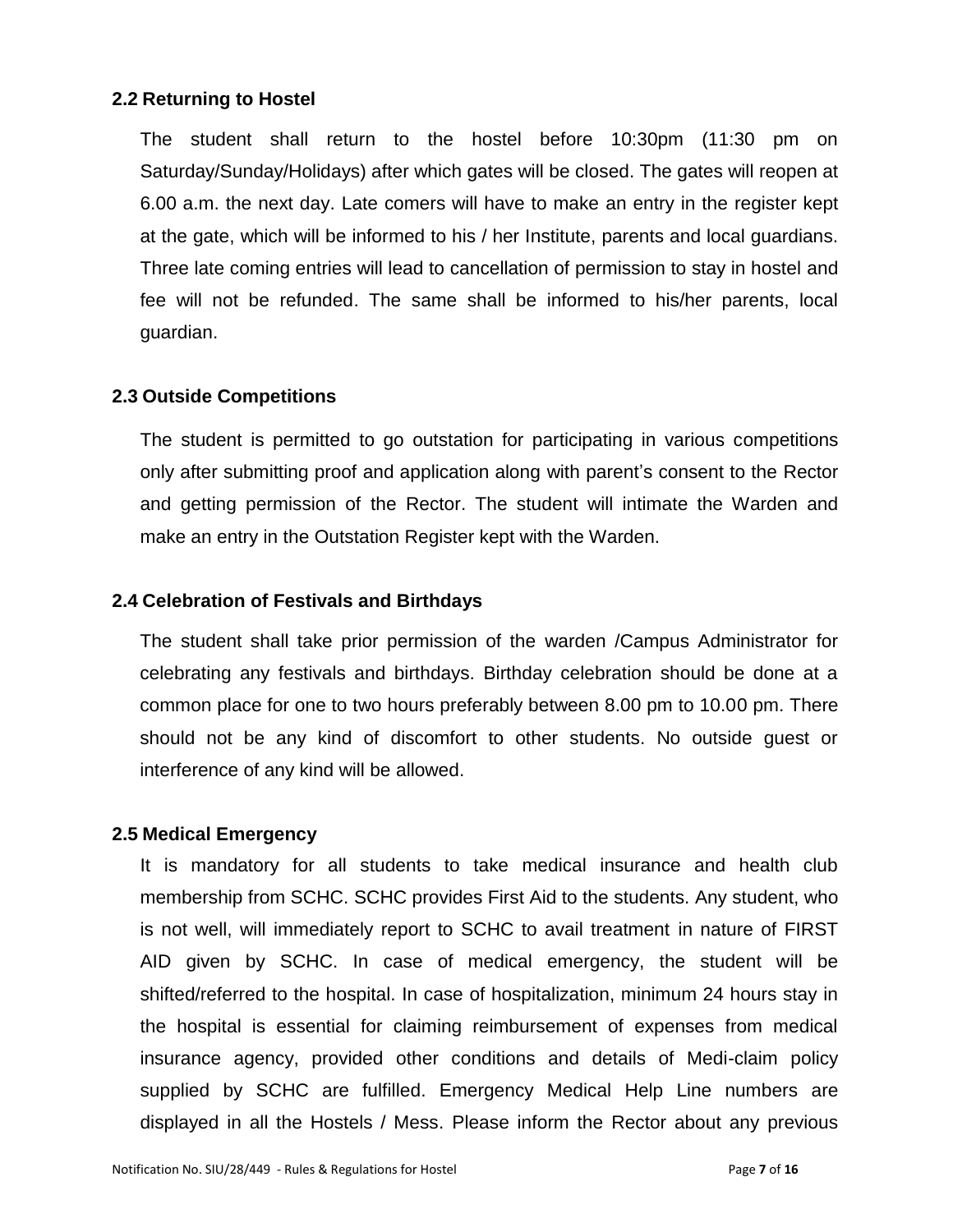medical history / drug and your blood group. This would be required when emergency aid has to be administered by specialised institutions.

#### **2.6 Night Out**

Night out shall be permitted by the Campus Administrator only under following conditions and circumstances:

- **When permitted in writing by the Director of Institute for academic reasons.**
- On holidays with written consent from parents/local guardian.
- Once night out permission is accorded; student will be permitted to report only after 6.00 am in the morning. However, in case of medical emergency student can contact the warden directly.
- In case where the student has the permission for more than one night out, student shall not be allowed in the hostel during the period mentioned even during the day timing.

#### **2.7 Identity Card**

The student will always carry their Identity cards provided to them by the Institute with them when moving out of the Campus, so that in case of an emergency/accident the institute can be contacted and informed. It is also necessary for treatment in an empanelled hospital under Medical Insurance Scheme. Student should co-operate with security personnel for verification and checking of Identity Card. The name of the student's not carrying, Identity card with him/her will be reported to the Campus Administrator for action.

#### **2.8 Visitors/Parents**

Visitors/parents are allowed to visit a student only in the visitor's lobby on the service floor between 9.00 am to 11.00 am and 6.00 pm to 8.00 pm on working days and between 11.00 am to 5.00 pm on Sundays and public holidays. No student shall keep talking with visitors in compound, either in or outside the gate/lane. No student shall take any visitor including her/his parents to the room. Personal servants/domestic helpers are not allowed inside the rooms. The parents should give an undertaking to cooperate with the authority and should be available on call.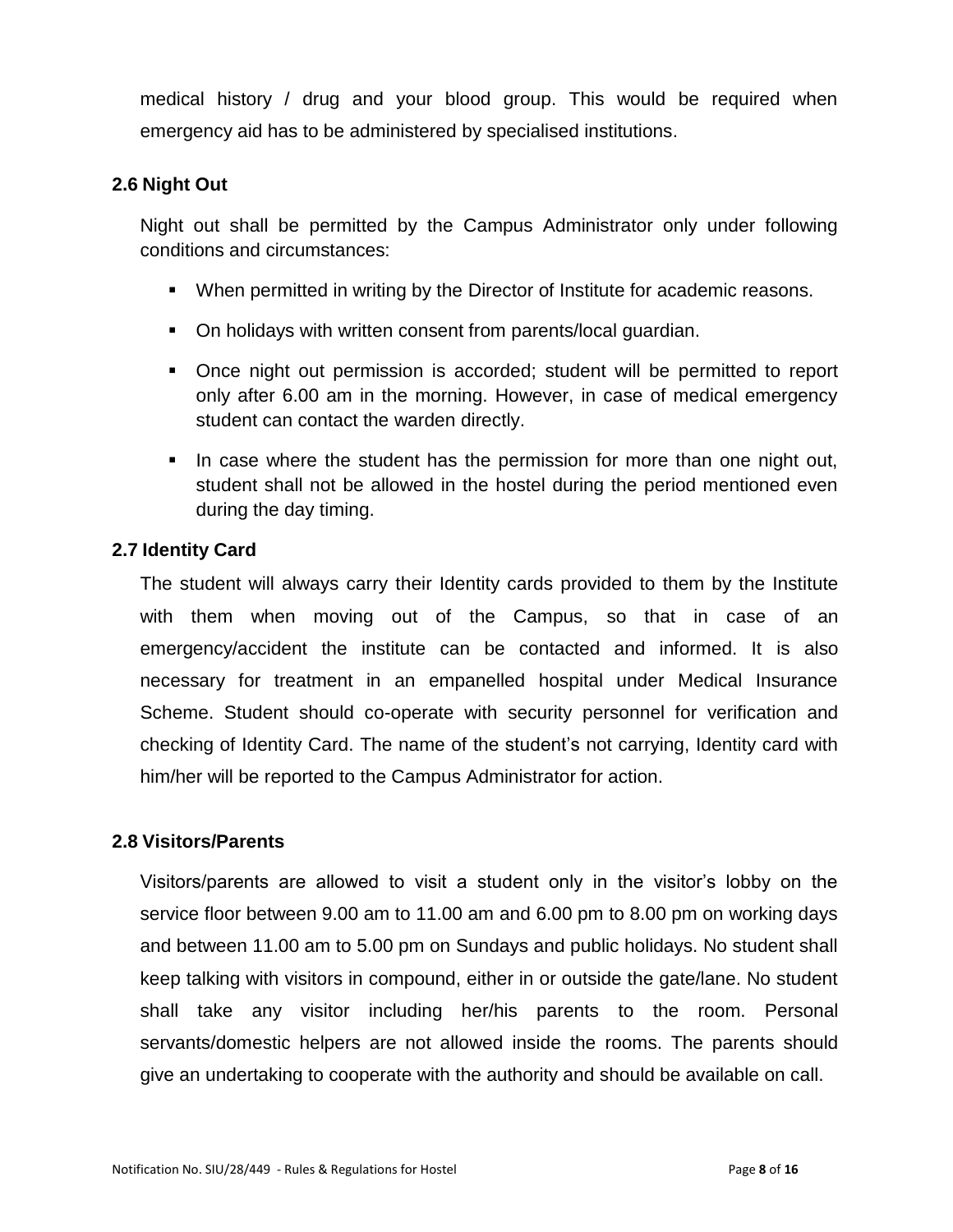## **3 Mess and Dining Facility**

#### **3.1 Mess**

The student shall pay mess fee for one year in advance at the time of admission to the hostel. If a student is sick, written application by the student endorsed by the Rector and medical certificate by SCHC should be given to supervisor for serving food in the room.

#### **3.2 Mess Committee**

A Mess Committee comprising of Directors, Warden, Campus Administrator, Faculty and students of various Institutes of a campus will be constituted. The mess committee will decide the menu, check food quality from time to time, maintain a record of such inspections and give feedback for improvement of food quality and other aspects of mess and dining.

#### **3.3 Wastage of Food**

Only members of the mess are permitted to dine in the mess. Outside food / dabbas are strictly forbidden in the Mess. Members are expected to inform their absence/dining out or night out to the Mess Supervisor well in advance, to avoid wastage of food.

#### **3.4 Guests**

Guests are allowed in mess only with prior permission of the Campus Administrator and on payment of charges applicable.

#### **3.5 Mess Timings**

| <b>Breakfast</b> |                         | 7.30 am to 9.30 am (upto 10.00 am on Sundays) |
|------------------|-------------------------|-----------------------------------------------|
| Lunch            | $\sim 100$ km s $^{-1}$ | 11.30 am to 1.30 pm                           |
| <b>Dinner</b>    |                         | 7.30 pm to 9.30 pm (upto 10.30 pm on Saturday |
|                  |                         | and Sundays)                                  |

These timings shall be strictly adhered to by all hostellers.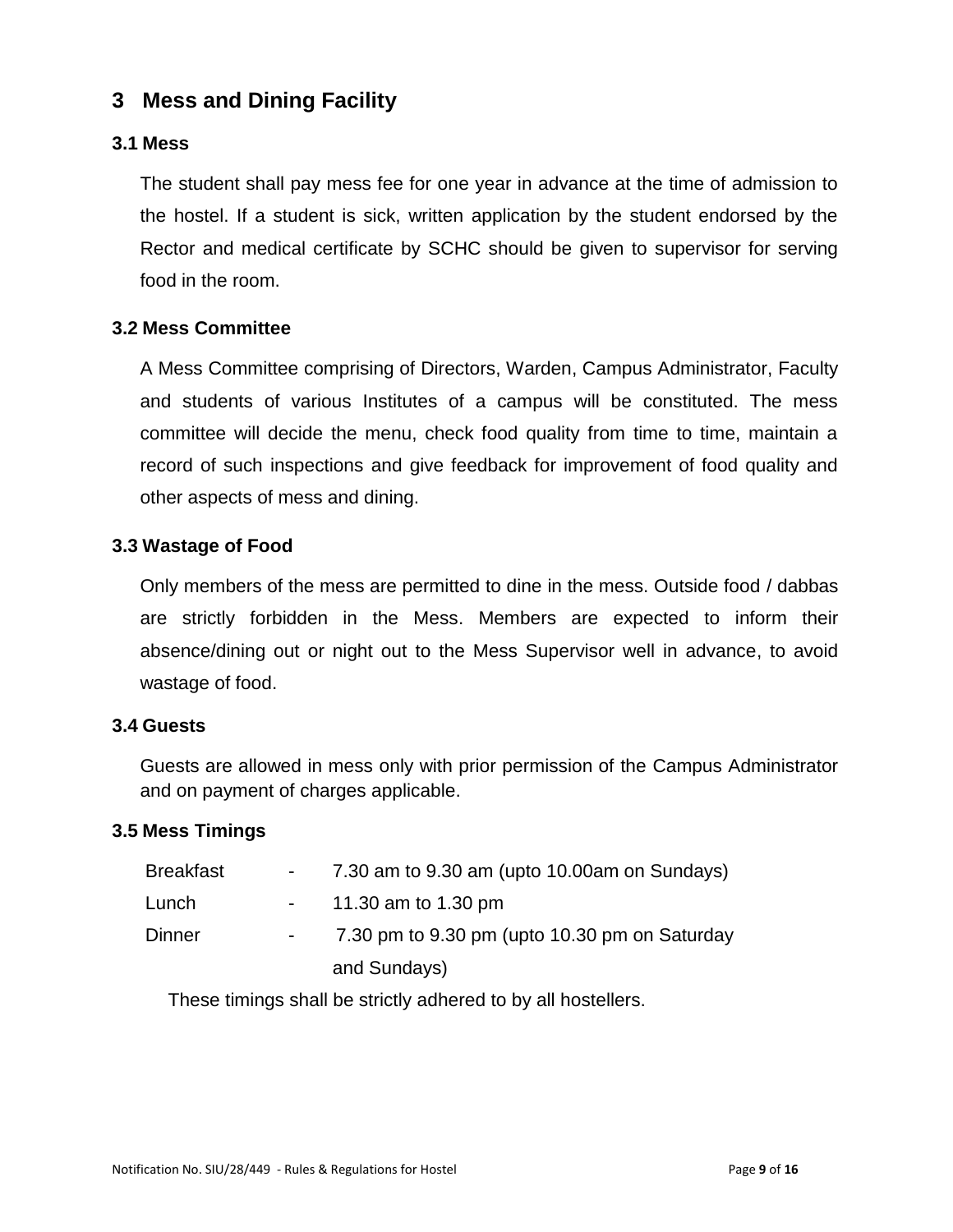## **4 General**

## **4.1 Dress Code**

The students should be decently dressed when they are out of room. For girls, tight body hugging clothes, short tops, revealing clothes etc. are forbidden outside the room.

### **4.2 Silence**

Strict silence shall be observed in hostel from 12.00 midnight to 6.00 am. Care shall be taken at all times to ensure that music/loud talking is NOT audible outside the room. Any manner of festivities and noise making/celebrations, which may cause disturbance to other inmates in the hostel premises, will not be allowed. Recreational facilities will be turned off at 10.30 pm.

#### **4.3 Cleanliness**

The student shall keep their rooms, verandah and surrounding areas tidy, neat and clean at all times and shall not throw anything including trash, in such places or any premises in the hostel, except in the dustbin or the place specifically provided for the said purpose. No wet clothes should be dried on the furniture or in corridors/ balconies. The warden may confiscate any such clothes hung for drying in the balconies. No student shall store any cooked food in the room.

## **4.4 Registration of Personal computers, use of licensed antivirus software and compliance to internet policy**

It is mandatory for all inmates to register their laptops/PCs and install licensed antivirus software. The student shall to abide by the Internet Usage Policy of Symbiosis International University.

#### **4.5 Hostel Staff**

The student shall treat the staff and housekeeping staff of the Hostel with due courtesy at all times. Service of the housekeeping staff shall NOT be utilized for private or personal work. No tips in cash or kind should be given to the staff of the Hostel.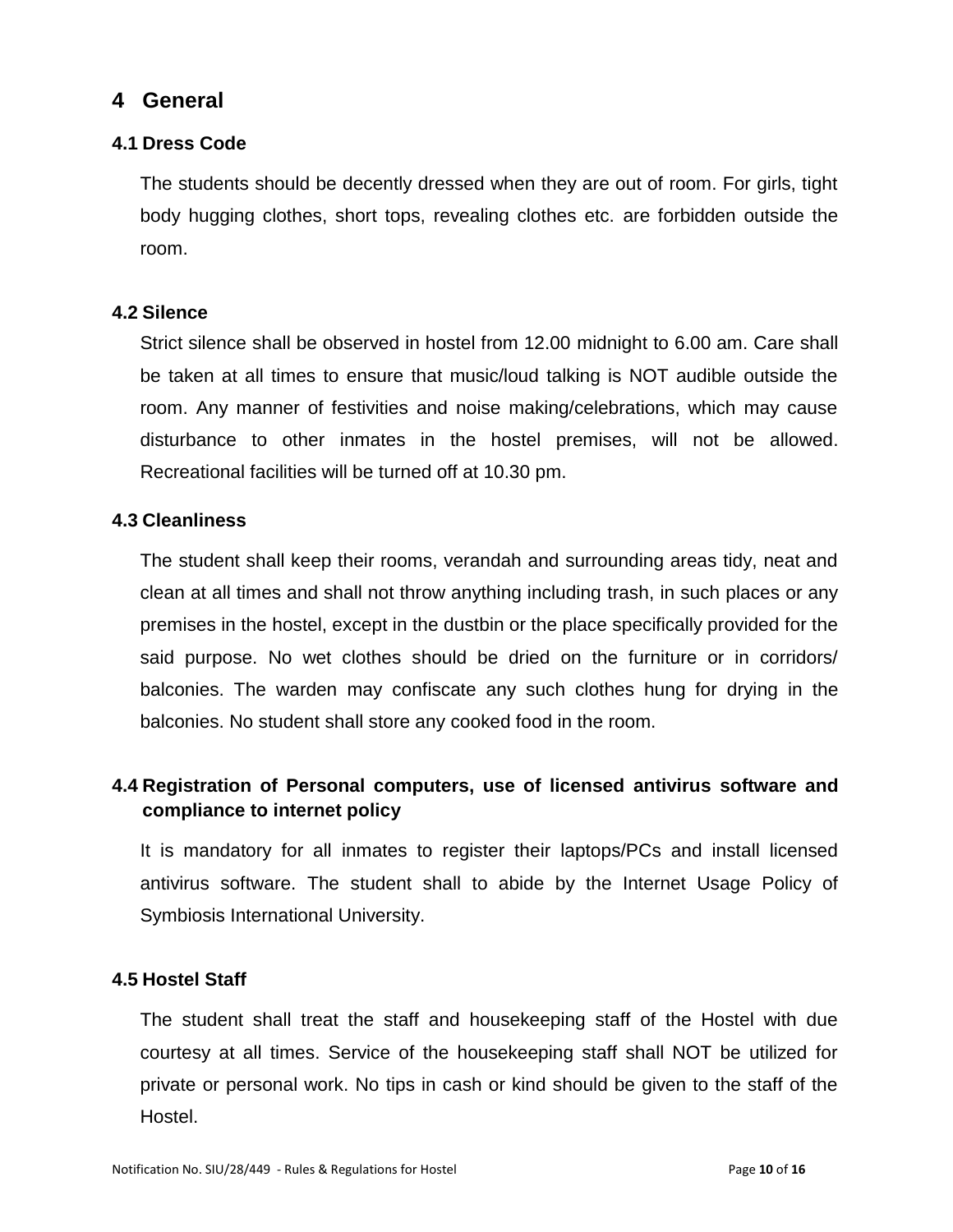## **5 Strictly Prohibited Activities**

## **5.1 Ragging**

Ragging in any form whatsoever is strictly BANNED. It is a cognizable offence and violation will invite action as per law of the land, in addition to expulsion from the institute. Being a silent spectator and not reporting/stopping others indulging in ragging is also an offence and will invite similar disciplinary action. Accepting/undergoing ragging and not reporting this is also an offence. Students should report any such incident immediately to any member of the Anti-Ragging Committee / Warden / Campus Administrator / Security Personnel / Deputy Director / Director directly at any time of the day / night.

### **5.2 Alcohol / Drugs / Smoking**

The student shall not bring, store, possess, consume and/or drink any alcohol/ intoxicating drink, drug or substance of any kind what so ever and/or smoke in the room and/or any part of premises. The same shall apply to visitors also. An occurrence of such behavior shall invite strict disciplinary action leading to expulsion from Hostel, rustication from the Institute and action as per law of land.

#### **5.3 Gambling**

No gambling of any kind whatsoever shall be allowed on the premises of the hostel. Any violation of this Rule violation will invite action as per law of the land, in addition to expulsion from the institute.

## **5.4 Misuse of Internet and Online Social Media**

Any act of uploading derogatory remarks or image ridiculing a person in eyes of other against the Institute or any other person or organization will invite disciplinary action. Student should strictly refrain from indulging in any act of violating the code of internet use.

#### **5.5 Political or Communal Activity**

The student shall not indulge in any political or communal activity which is detrimental to the law and order and/or against the Government. Students shall not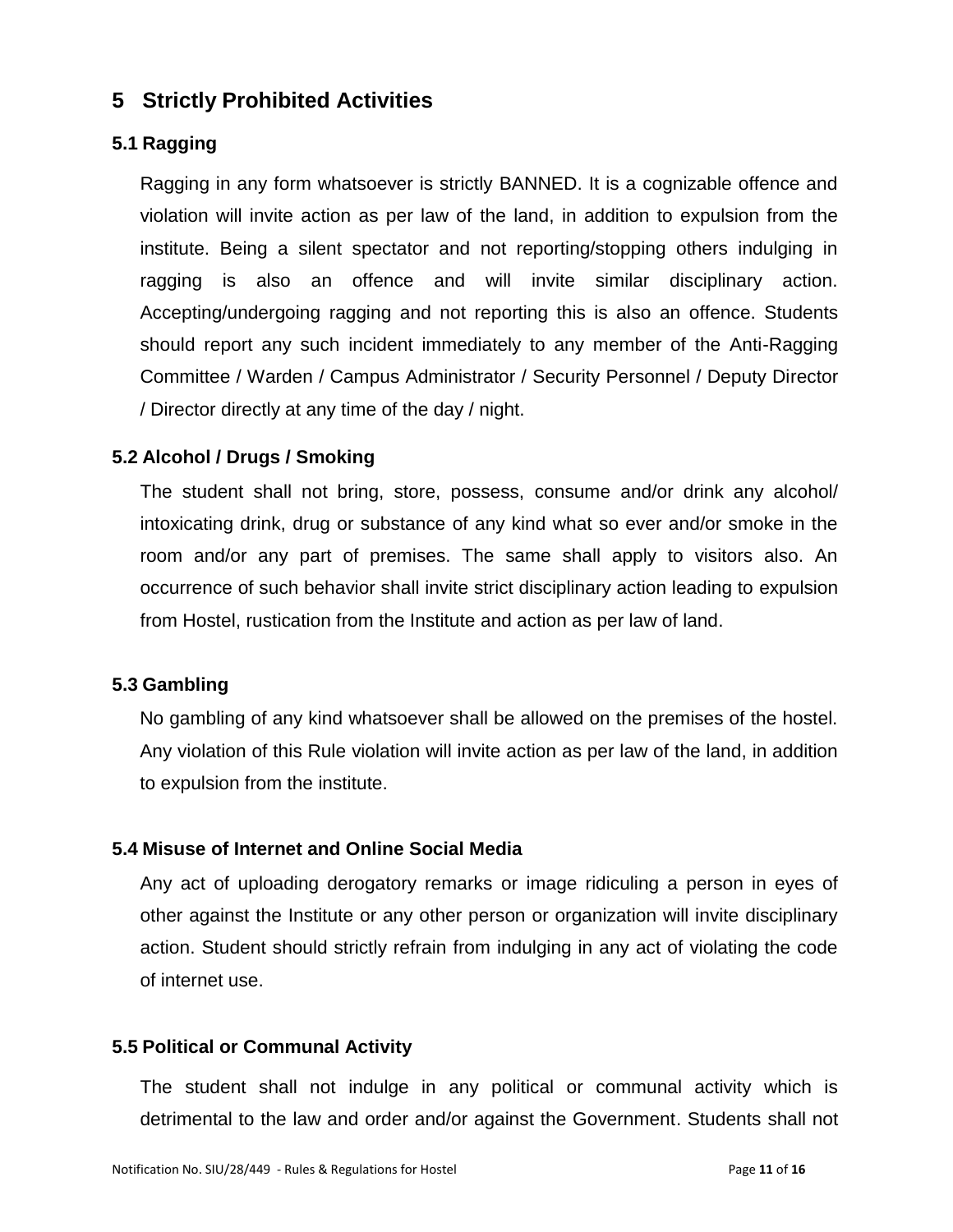carry on any propaganda or publicity of any nature whatsoever in respect of any political or communal matters.

#### **5.6 Information to Media**

The student shall take prior written permission of the Warden /Campus Administrator before giving any information or interview regarding Hostel to any member of the Press, Print Media, Radio, Television or any other media or before making any speech containing any information regarding the Hostel.

#### **5.7 Firearms**

Any type of storage or possession of firearm, ammunition, explosive and inflammable goods on the premises of the hostel is strictly prohibited. Violation of the rule will lead to expulsion from hostel and institute.

#### **5.8 Pets**

The student shall not bring and/or keep any pets in the premises including fish, cats, dogs, and so on. Student should desist from pampering stray dogs by offering food, petting them etc.

## **6 Violation of Hostel Rules**

#### **6.1 Disciplinary action**

In addition to penalties, punishment and fine provided in these Rules, Disciplinary action as per the University Code of Conduct shall be taken against student violating these Hostel Rules and Regulations.

#### **6.2 Recovery of Damage/Losses to Property**

If any common property is lost/damaged/disfigured, the loss will be recovered from the students, in equal share, who are responsible for the damage or loss or in general use of that property. In case the damage/loss cannot be pinpointed to student(s), then collective fine to recover the loss will be levied by the Campus Administrator.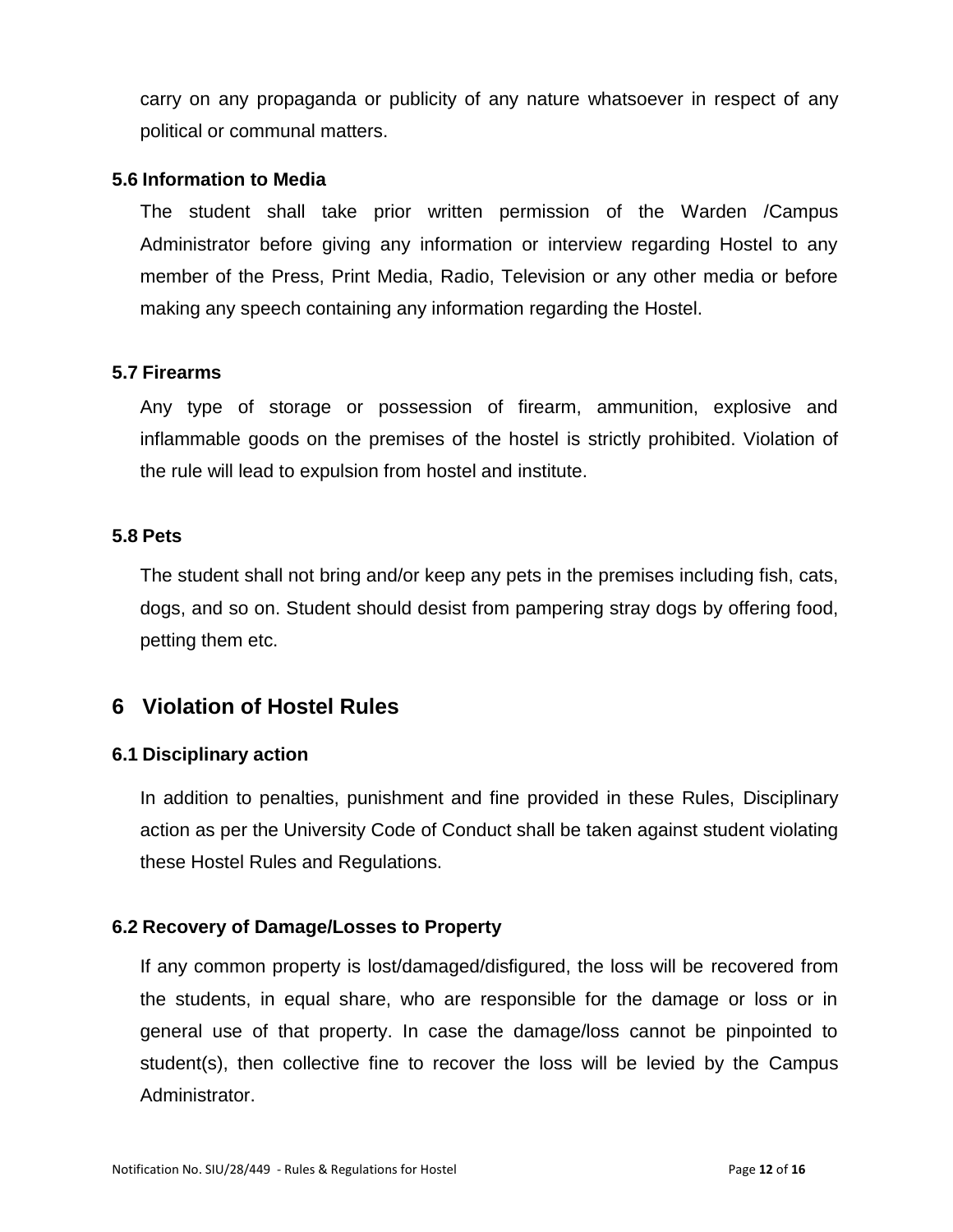# **7 Suggestion Box/Register**

Suggestions and complaints should be either deposited in the Suggestion Box or entered in the Suggestion Register kept in the hostel premises. Suggestion form will also be available in the hostel.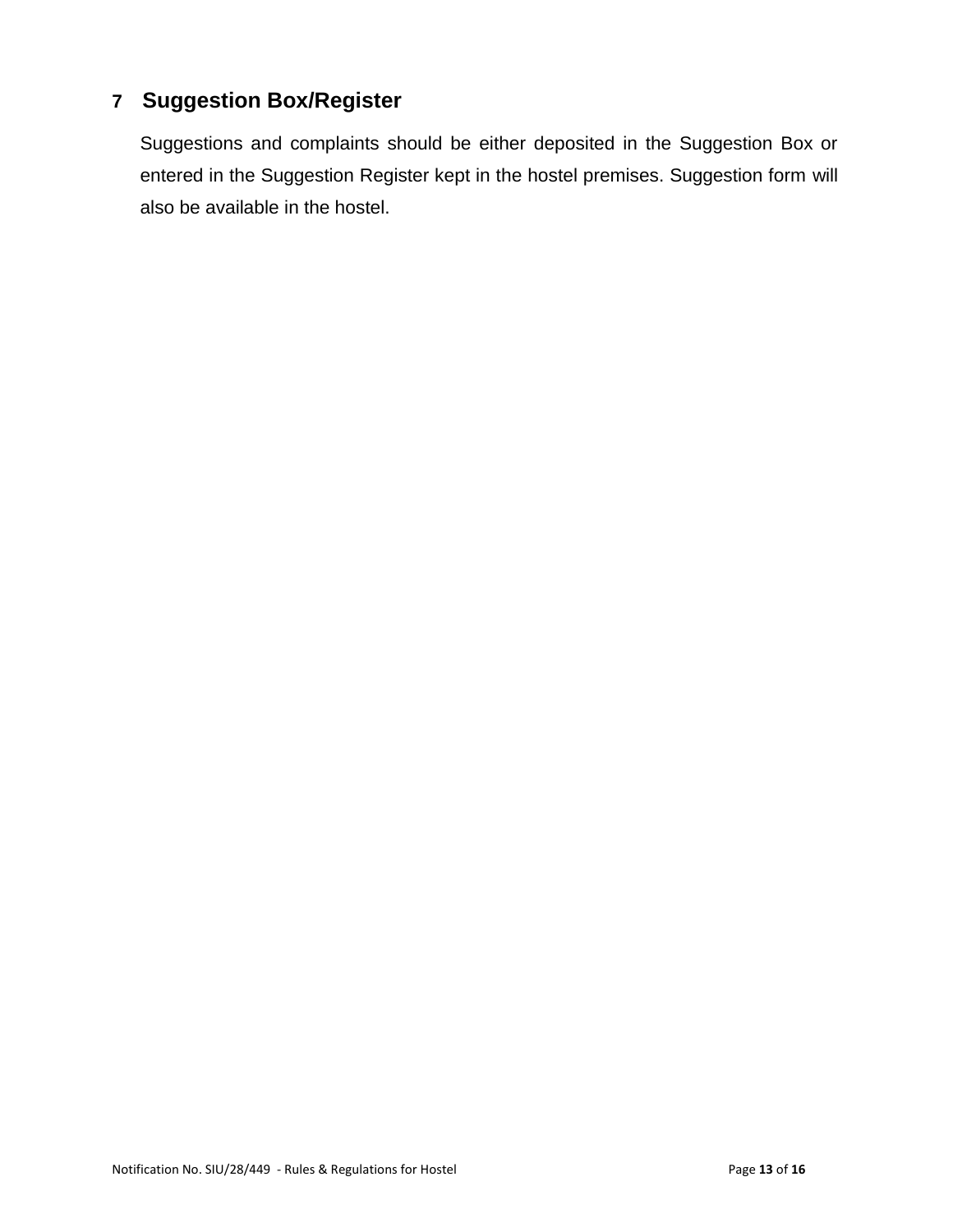## **DECLARATION BY THE STUDENT**

I have read the above Rules & Regulations and I agree to abide by them, failing which I shall be liable to disciplinary action.

| Date: ______________ |  |  |
|----------------------|--|--|
|                      |  |  |
| Batch: 20 - 20       |  |  |
|                      |  |  |
|                      |  |  |

Signature of the Hostel Warden Signature of the Local Guardian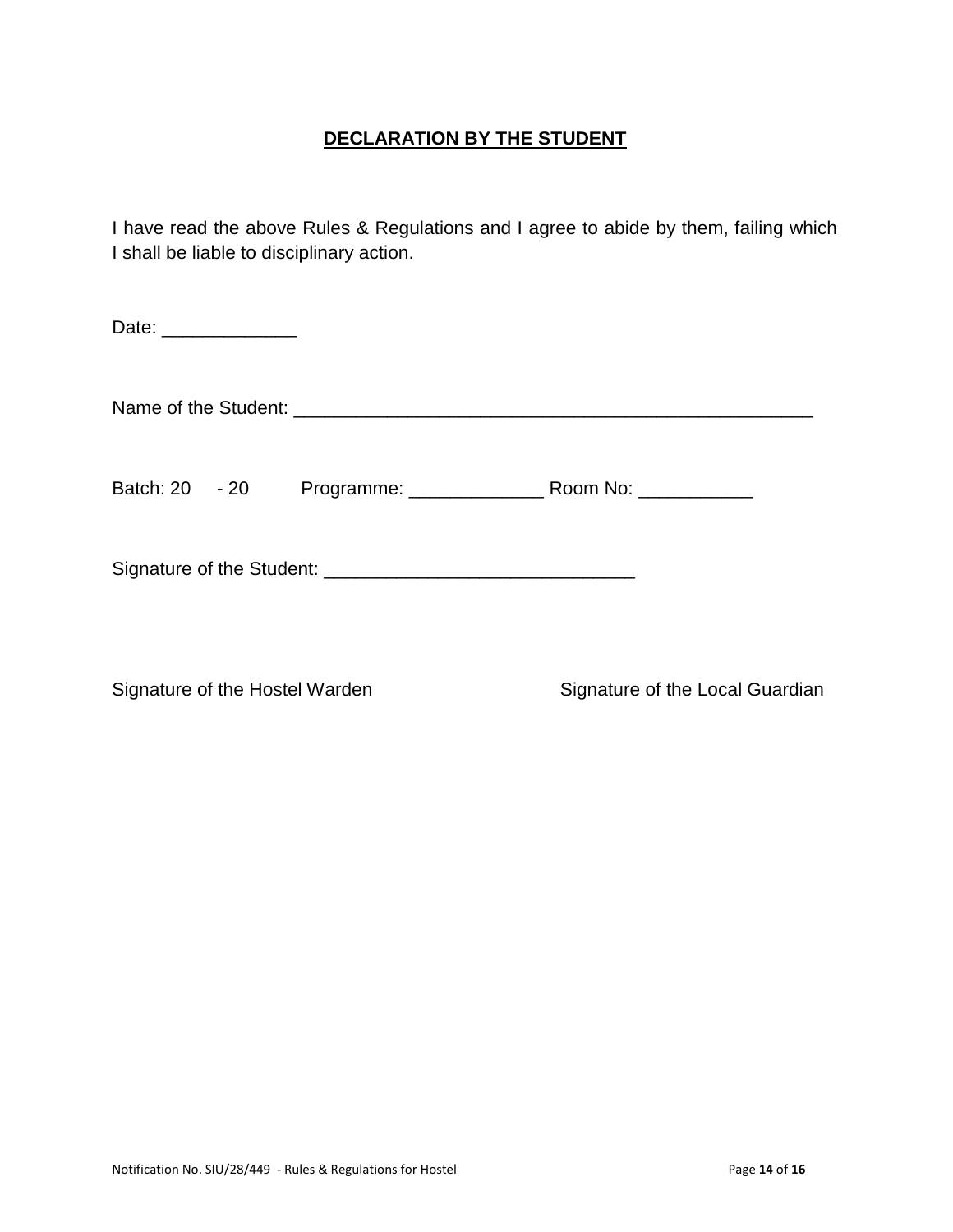## **UNDERTAKING BY THE CANDIDATE / STUDENT**

1. I\_\_\_\_\_\_\_\_\_\_\_\_\_\_\_\_\_\_\_\_\_\_\_\_\_, S/o. D/o.Mr./Mrs./Ms.\_\_\_\_\_\_\_\_\_\_\_\_\_\_\_\_\_

\_\_\_\_\_\_\_\_\_\_\_\_\_\_\_\_\_\_\_\_\_\_\_\_\_\_\_\_\_\_\_\_\_\_\_\_

have carefully read and fully understood the law prohibiting ragging and the directions of the Supreme Court and the Central / State Government in this regard.

- 2. I have received a copy of the UGC Regulations on Curbing the Menace of Ragging in Higher Educational Institutions, 2009, and have carefully gone through it.
- 3. I hereby undertake that
	- I will not indulge in any behavior or act that may come under the definition of ragging.
	- I will not participate in or abet or propagate ragging in any form.
	- I will not hurt anyone physically or psychologically or cause any other harm.
- 4. I hereby agree that if found guilty of any aspect of ragging, I may be punished as per the provisions of the UGC Regulations mentioned above and /or as per the law of the land.

Signed this on **Example 20** 

Signature of the Student\_\_\_\_\_\_\_\_\_\_\_\_\_\_

| Name |  |
|------|--|
|------|--|

Address **and a set of the set of the set of the set of the set of the set of the set of the set of the set of the set of the set of the set of the set of the set of the set of the set of the set of the set of the set of th**